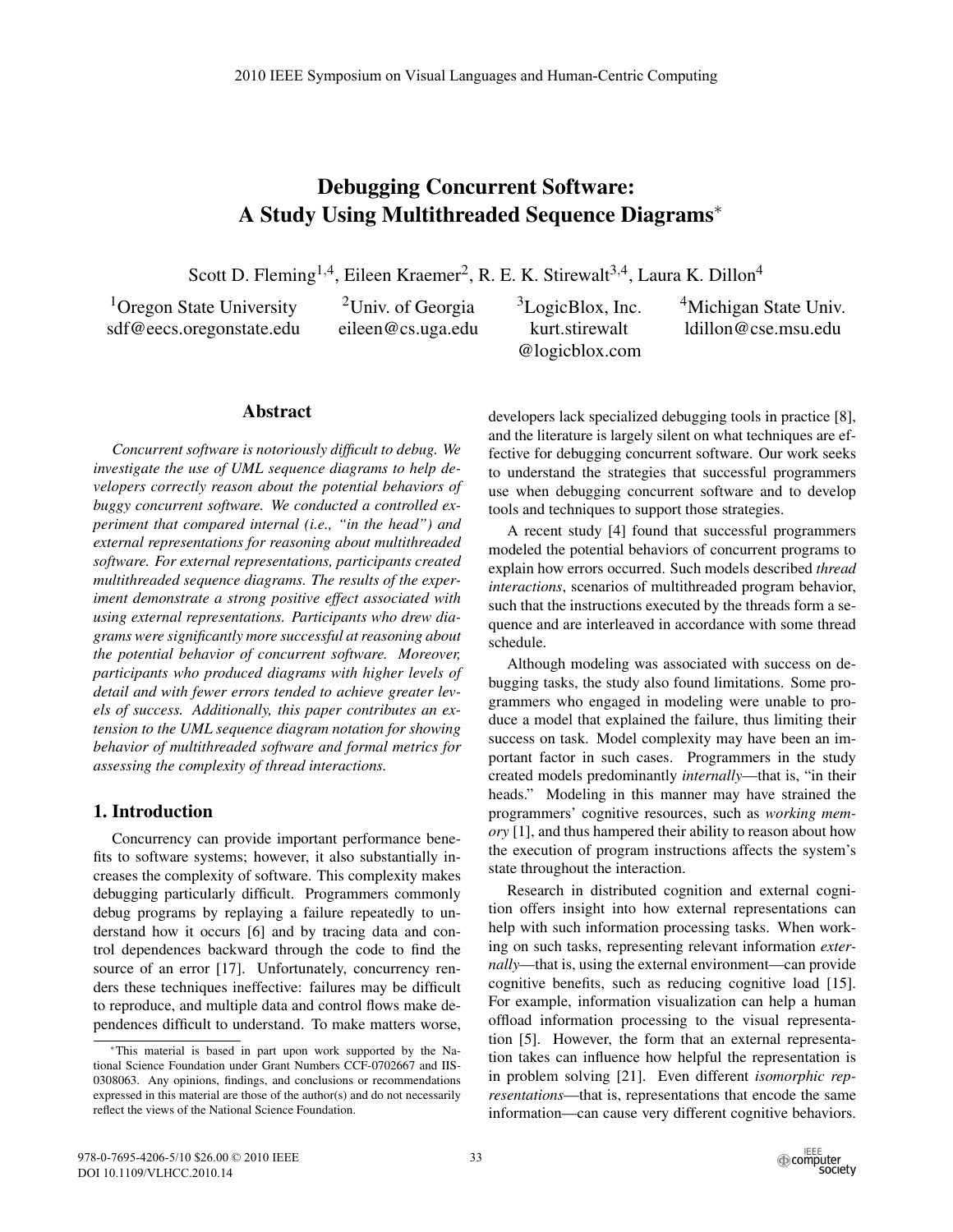Thus, when proposing a new diagram notation, we must answer questions about the benefits of diagram construction for this task, and must consider the effect of time on task. Is this notation useful for this task? Might the time required to construct the diagram be better spent in just thinking about the problem?

In this paper, we investigate how creating external representations in the form of UML sequence diagrams [14] influences a programmer's ability to reason about the potential behaviors of a concurrent program. In particular, we seek to address one primary and two subsidiary research questions:

- RQ1: To what extent does creating sequence diagrams improve a programmer's ability to reason about the potential behaviors of a buggy multithreaded program?
- RQ2: Does a relationship exist between the complexity of thread interactions and the effect of externalizing on reasoning ability?
- RQ3: Does a relationship exist between the quality of a diagram and the effect of externalizing on reasoning ability?

We focus on the UML sequence diagram notation because it is well known and widely used.

This paper makes the following contributions: (1) a controlled experiment investigating the use of extended UML sequence diagrams for reasoning about concurrent software; (2) a multithreaded extension to the UML sequence diagram notation; and (3) formal metrics for assessing the complexity of thread interactions.

The remainder of the paper is organized as follows. Section 2 provides background on external representations of thread interactions and presents our multithreaded sequence diagrams. Section 3 presents formal definitions for our complexity metrics. Section 4 describes our experimental method. Section 5 presents the results of our experiment. Section 6 discusses threats to validity. Finally, Section 7 closes the paper with discussion and conclusions.

#### 2. Representing Thread Interactions

Although UML sequence diagrams are widely used for representing object interactions, we found the notation inadequate for expressing some intricacies of thread interactions. In this section, we describe the UML sequence diagram notation and our extension to address the inadequacies. Finally, we contrast our notation with other relevant notations and visualizations from the literature.

UML sequence diagrams. Sequence diagrams are a popular notation in the Unified Modeling Language [14] for representing scenarios of execution by displaying the sequence of messages exchanged between objects. Fig. 1 depicts a sequence diagram. The vertical dimension represents time, which proceeds down the page. Each object is



**Figure 1. Example of a UML sequence diagram. The labels around the perimeter are for exposition and are not part of the diagram.**

drawn in a vertical column that contains a head symbol and a vertical lifeline. Fig. 1 depicts an interaction between two objects: obj1 and obj2. The notation defines two kinds of objects: *active objects*, such as obj1, which have an associated thread of control, and *passive objects*, such as obj2, which do not. An active object is distinguished by a double line on each side of its head symbol. An object's lifeline may be adorned with *object states* to denote changes in the state of the object. An object state appears as a rounded rectangle that contains a description of the new state (typically in the form of a predicate). For example, the obj2 attribute var1 initially has the value 0.

A message is shown as an arrow from the lifeline of one object to that of another. An arrow with a solid line depicts a call to an operation and may be adorned with the operation name and arguments. For example, obj1 calls the operation operation1 on obj2, passing arg1 and arg2 as arguments. *Activations* represent the execution of methods and are depicted as bars that overlap the lifelines. For example, during the activation of operation1, var1 becomes 100. An active object, such as obj1, executes continuously throughout its lifetime, so an activation bar always covers its lifeline. A message arrow with a dashed line depicts a return and may be adorned with a return value. In the example, rval1 is returned upon the completion of operation1.

The sequence diagram notation lacks convenient features for expressing properties of multithreaded systems, such as when each thread runs and blocks, and when context switches occur. To address the lack of support for multithreading in standard UML, we designed a multithreaded extension to the sequence diagram notation.

Multithreaded extension to UML sequence diagrams. Our extension has several new notations to represent thread state. Fig. 2 depicts an example that uses our extension. A hatched activation bar denotes that the thread associated with the activation is in the blocked state. A non-hatched activation bar denotes that the thread is in the ready or running state. A thread name (L, H1, or H2) along the left side of the diagram denotes the thread that is running. A hori-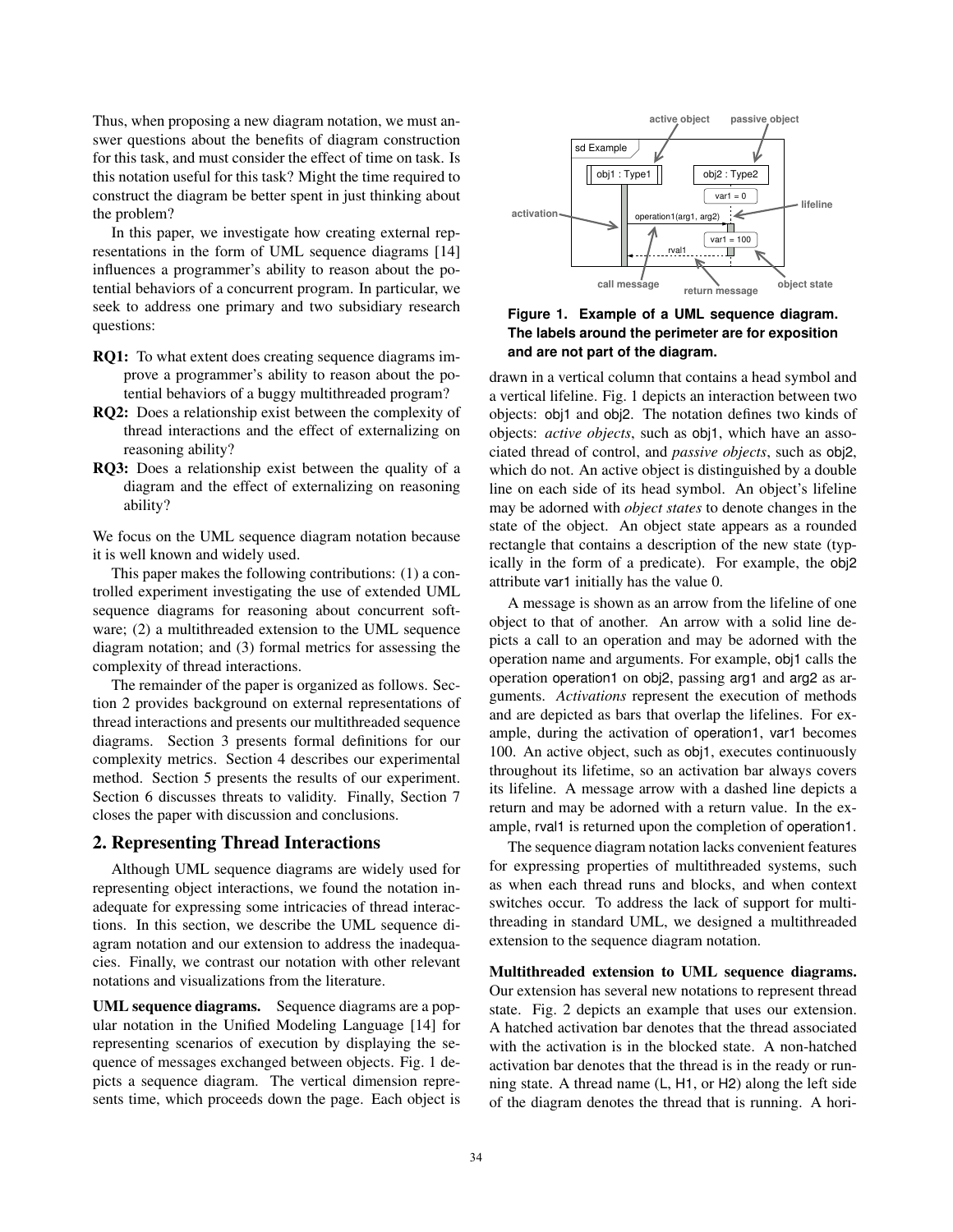

**Figure 2. Multithreaded sequence diagram.**

zontal line that crosscuts the entire diagram denotes a context switch, a point when the running thread changes. A branch of an object's lifeline denotes a concurrent activation (e.g., see rqueue's lifeline following the first context switch in Fig. 2). When a concurrent activation ends, the branch merges back into the lifeline.

We leverage object states to denote the effects of operations on mutexes and condition variables. The pair (*h*,*W*) denotes the state of a mutex where *h* is the holder of the mutex (0 indicates that the mutex is not held), and *W* is the set of threads waiting on the mutex. For example, in Fig. 2 the first object state after L calls submit (i.e., lock =  $(L, \{\})$ ) indicates that L has acquired the mutex lock and no threads are waiting for the lock. The object state immediately before L returns from submit indicates that L has released the lock and H2 has acquired it. The state of a condition variable is denoted by a set of waiting threads. For example, the object state immediately before the first context switch indicates that H1 begins waiting on the condition variable nonempty.

This object state also depicts the release of lock by H1.

**Other visualizations.** Approaches to the visualization of thread interactions can be classified as either static or dynamic. Static visualizations involve fixed images, whereas dynamic visualizations involve animations. Our current work focuses on static visualizations.

Schader and Korthaus [16] described features of UML that support the representation of concurrency, with an emphasis on Java thread behavior. They describe how the style of arrow used in sequence diagrams can convey information about the type of communication between objects, the use of staggered activations to represent a series of iterative calls, and the use of labeling, such as " $*||[i := 1..n]$ ," to denote *n* methods executing in parallel. They state that conditional branches [14] may also denote concurrency if the guard conditions are not mutually exclusive. In contrast to our extension, they offer no conventions for explicitly denoting thread states, such as blocking, or the state of synchronization mechanisms, such as mutexes.

Others have extended sequence diagrams to better support concurrent software. Mehner and Wagner [11, 12] added shading conventions on activations to indicate when, and within which activation, threads are ready or running. In contrast to our extension, their extension omits some thread information, such as which thread is running and when context switches occur. Their extension is geared toward Java and includes calls to a distinguished synchronize operation. It depicts when threads block on entry into methods, which makes deadlocks easier to recognize. However, unlike our extension, theirs abstracts away details, such as when locks are released during condition synchronization.

Xie et al. [19, 20] developed a concurrent extension to sequence diagrams that focuses on the depiction of monitor objects. In their extension, the color (green, yellow, red) of activation bars indicates thread status (running, ready, suspended); object states indicate monitor status (locked, unlocked); and comments indicate the state of variables within a monitor. Thread interleavings and context switches can be easily viewed by following the trace of green activation bars. However, their use of color makes the diagram inconvenient to draw by hand with a pen or pencil, and precludes the use of colors to distinguish the activations of different threads—a feature that our extension supports. Furthermore, their extension does not explicitly represent mutexes or condition variables, nor the threads waiting on locks and condition variables, as we do in our extension.

Newman et al. [13] proposed two diagramming notations to statically visualize concurrency-related design decisions. Their *regional state hierarchy diagram* extends the UML class diagram to depict the structure of lock-state associations. Their *method concurrency diagram* extends a call graph to provide details on calls to and data protected by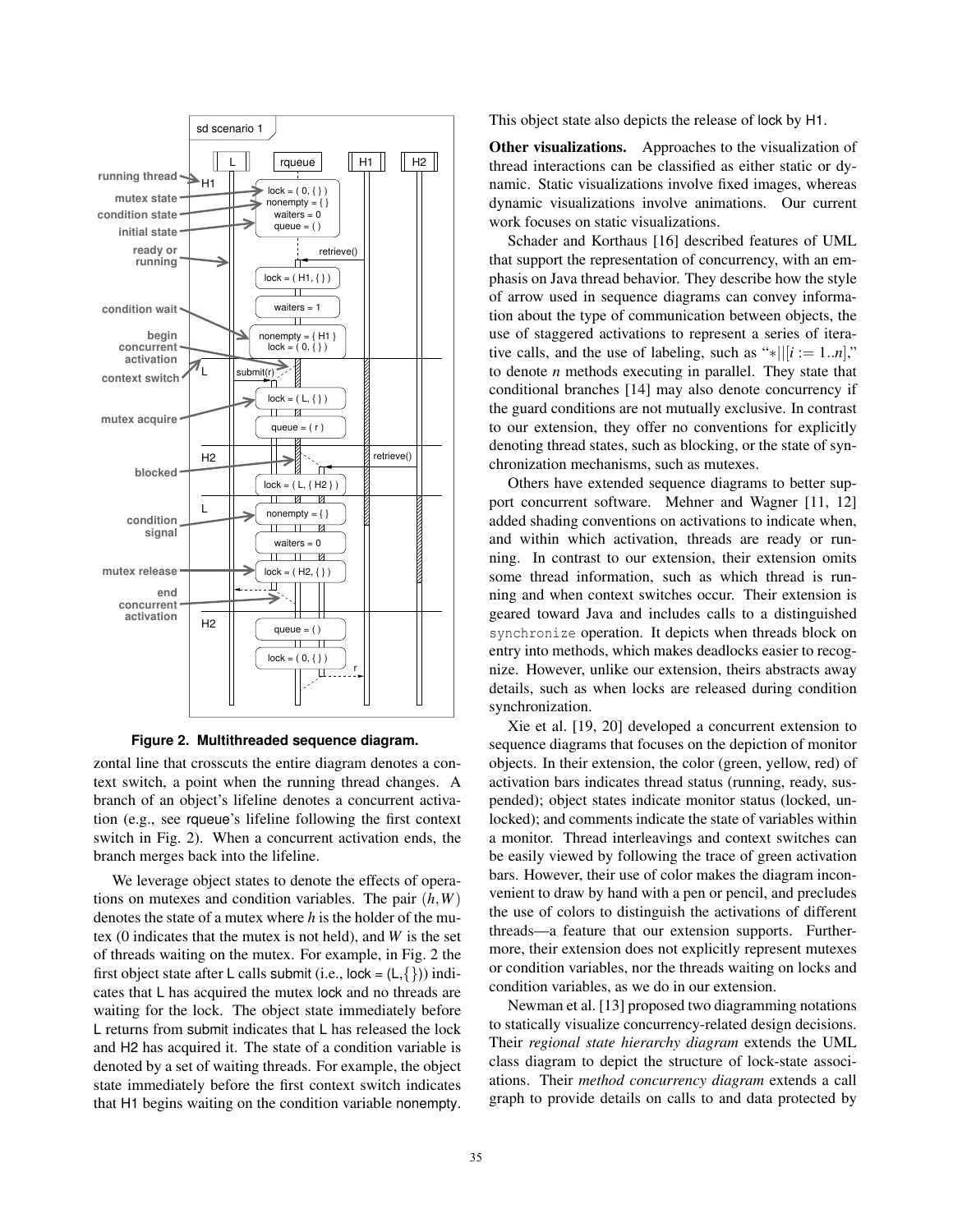mutexes and condition variables. Although the Newman diagrams do not model thread interactions explicitly, they provide supporting information that could be useful in conjunction with, for instance, a sequence diagram.

The literature contains numerous dynamic visualizations of thread interactions. Traditional parallel debuggers (e.g., [10]) provide a rudimentary visualization by displaying a debugger window for each thread. Other visualization tools show the status of various properties as a multithreaded program executes. Leroux et al. [7] developed a tool that dynamically elaborates a standard UML sequence diagram, and as the diagram grows, the tool also displays the current state of each thread. Although static visualizations are our current focus, we plan to investigate dynamic visualizations in future work.

## 3. Assessing Thread-Interaction Complexity

RQ2 explores the relationship between the complexity of thread interactions and the effect of externalizing; however, the literature offers no metrics for assessing interaction complexity. We have identified three properties that we suspect contribute to the complexity of a thread interaction: (1) the number of threads involved in the interaction, (2) the number of times threads block or unblock, and (3) the number of context switches. In this section, we define rigorous metrics for these properties in terms of labeled transition system (LTS) models of multithreaded programs.

Modeling multithreaded programs as LTSs. LTSs have been widely used to model concurrent programs [9]. In such models, states encode limited history and actions represent atomic program instructions. For example, Fig. 3 depicts an LTS model, which we refer to as *2ThreadMutex*, of a multithreaded program that comprises two threads,  $t_1$  and  $t_2$ , and one mutex. Starting from the initial state,  $s_0$ , each thread infinitely acquires and releases a shared lock. Given an LTS model of a multithreaded program, a thread interaction can be modeled as a *trace*, which comprises a sequence of states and actions produced by executing the model. For example, the following trace, *2TMTrace*, represents one possible execution of the *2ThreadMutex* model:



Methods for producing a *faithful* LTS model from a multithreaded program are well-documented (e.g., [9]). To define our metrics, we require a faithful LTS model with two additional properties. First, each transition in the model must represent execution of one and only one thread. Second, blocking and unblocking actions by threads must be modeled explicitly. The *2ThreadMutex* model possesses these properties. Each action models the execution of either thread *t*<sup>1</sup> or *t*2. Also, the actions *t*1.*tryAcquireBlock* and



**Figure 3. LTS model of a program in which two threads acquire and release a shared lock.**

*t*2.*releaseUnblockT2* explicitly model *t*<sup>1</sup> entering and exiting the blocking state, respectively. Thread  $t_2$  executes similar blocking/unblocking actions.

Formal definitions. Let *States* be the universal set of states, *Threads* be the universal set of threads, and *Actions* be the universal set of actions. A finite multithreaded LTS *P* is a 6-tuple  $\langle S, q, T, A, \Theta, \Delta \rangle$  where  $S \subseteq$  *States* is a finite set of states;  $q \in S$  indicates the initial state of  $P$ ;  $T \subseteq \text{Threads}$ is a finite set of threads; *A* ⊆ *Actions* is a finite set of actions;  $\Theta \subseteq A \times T$  is a total function that maps each action to the thread that executes the action; and  $\Delta \subseteq S \times A \times S$  is a transition relation that maps a source state and action pair to a target state. For example, the following 6-tuple represents the *2ThreadMutex* LTS:

$$
S = \{ s_0, s_1, s_2, s_3, s_4, s_5 \} \qquad q = s_0 \qquad T = \{ t_1, t_2 \} A = \{ t_1 \ldots acquire, t_2 \ldots \} \n\Theta = \{ (t_1 \ldots acquire, t_1), (t_1 \ldots acquireBlock, t_1), \ldots \} \n\Delta = \{ (s_0, t_1 \ldots acquire, s_1), (s_0, t_2 \ldots acquire, s_2), \ldots \}
$$

We define a trace *R* of an LTS *P* to be a tuple  $\langle R_S, R_A \rangle$  where  $R_S$  is a sequence over *S*;  $R_A$  is a sequence over *A* such that  $|R_A| = |R_S| - 1$ ;  $R_S(1) = q$ ; and  $\forall i \in \mathbb{Z}$  $\{1 \dots |R_A|\}, (R_S(i), R_A(i), R_S(i+1)) \in \Delta$ . For instance, the following represents *2TMTrace*:

$$
R_S = \langle s_0, s_1, s_3, s_2, s_0 \rangle
$$
  
\n
$$
R_A = \langle t_1 \text{.acquire}, t_2 \text{.tryAcquireBlock},
$$
  
\n
$$
t_1 \text{.release Unblock} T_2 \text{.release } \rangle
$$

Given a trace *R* of *P* and a set of interesting actions  $B \subseteq A$ , we define the following sets: (1) The set of threads involved in *R*, *threadSet*(*R*) =  $\bigcup_i \Theta(R_A(i))$ ; (2) the set of indices of *R* at which an action in *B* occurs,  $occurs<sub>B</sub>(R) =$  ${i | R_A(i) \in B}$ ; and (3) the set of indices of *R* at which a context switch occurs *threadSwitch*( $R$ ) = {*i*| $\Theta(R_A(i)) \neq$  $\Theta(R_A(i-1))$ .

Using these sets, we define three metrics for a given trace *R* of an LTS *P*: (1) The number of threads involved in *R* is  $|threadSet(R)|$ ; (2) the number of times threads block or unblock in *R* is  $|occurs_{Block}(R) \cup occurs_{Unblock}(R)|$ , where *Block*  $\subseteq$  *A* and *Unblock*  $\subseteq$  *A* denote the sets of block actions and unblock actions, respectively; and (3) the number of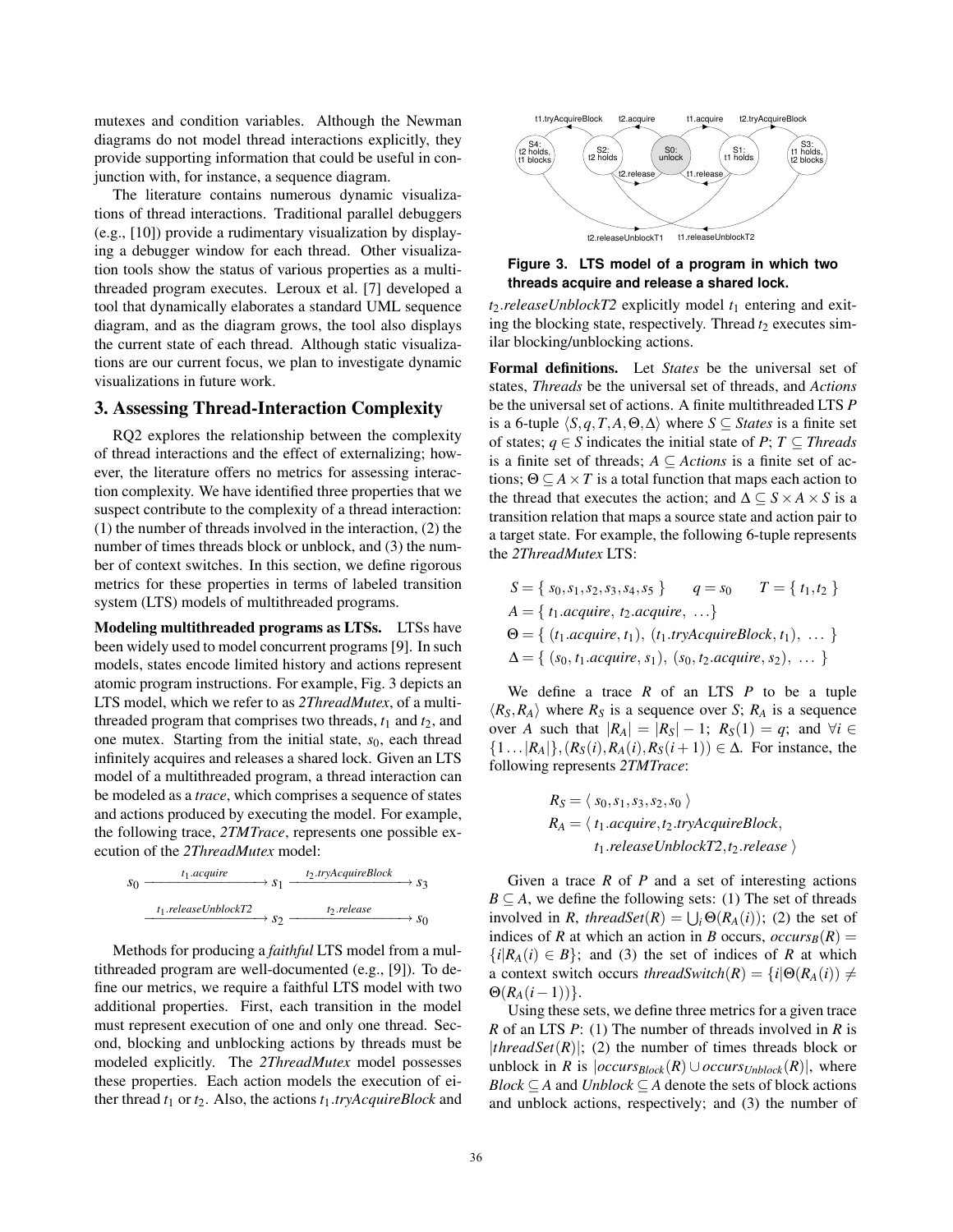context switches that occur in *R* is |*threadSwitch*(*R*)|. For example, in *2TMTrace* the number of threads is 2, the number of blocks and unblocks is 2, and the number of context switches is 3. Given a multithreaded LTS model, these metrics are trivial to compute for any trace *R*.

## 4. Experimental Method

The primary goal of our experiment was to investigate the extent to which creating UML sequence diagrams improves programmers' ability to reason about concurrent program executions (RQ1). In this section, we provide the details of our experimental method.

Participants. The participants comprised 44 undergraduate CS students enrolled in a software design course at Michigan State University. All participants had previously completed at least one course that emphasized C++ programming. The software design course that participants were taking covered principles of good design, design patterns, and object-oriented programming in C++. We did not collect data on concurrent-programming experience, but measured concurrent-programming ability instead with a prequestionnaire (described next).

Materials. The study materials comprised a prequestionnaire and an experiment questionnaire (full versions in [3]).

The prequestionnaire contained 8 questions that measured ability to reason about the potential behaviors of a multithreaded program. To answer the questions correctly required an understanding of the multithreaded programming model.

The experiment questionnaire, like the prequestionnaire, measured the ability to reason about the potential behaviors of a multithreaded program, but it involved more complex thread interactions. The questions referred to a small (56 SLOC) multithreaded server program, which we seeded with a defect. The program simulates an e-business server that accepts and processes requests from remote clients. It comprises multiple threads, each of which plays one of two distinct roles. A single *listener* thread monitors the network, listening for client requests and placing them on a request queue as they arrive. Two *handler* threads take requests from the request queue and simulate the processing of the requests. A race condition allows a handler to erroneously invoke the pull operation on an empty request queue.

The questionnaire presented four different scenarios, each followed by a question asking whether the scenario is consistent with the code and whether the program would enter an error state during the scenario. Fig. 4 reproduces one of the scenarios from the questionnaire. (The multithreaded sequence diagram in Fig. 2 represents this scenario.) The scenario elides many details of the interaction; however, it contains enough detail to be unambiguous.

**Scenario:** Assume there is a listener thread, *L*, and two handler threads,  $H_1$  and  $H_2$ , and that

- queue is empty,
- waiters is zero, and
- all the threads are at the beginning of their respective control loops.

Consider the scenario where:

- (1) *H*<sup>1</sup> calls retrieve and blocks inside the operation.
- (2) *L* calls submit (with argument *r*) and is preempted at line 17.
- (3) *H*<sup>2</sup> calls retrieve and blocks inside the operation.
- (4) *L* returns from submit and is preempted at the top of its control loop. In the process,  $H_1$  transitions to the ready state.
- (5) *H*<sup>2</sup> returns from retrieve and is preempted at the top of its control loop.

**Question:** Is the scenario consistent with the code? If so, does the scenario result in the program entering an error state? (Select one of the following.)

- (a) **Consistent & No Error:** The scenario *is consistent* with the code and *does not* result in the program entering an error state.
- (b) **Consistent & Error:** The scenario *is consistent* with the code and *does* result in the program entering an error state.
- (c) **Inconsistent:** The scenario *is not consistent* with the code.

### **Figure 4. A scenario from the experiment questionnaire.**

Experiment design. Our experiment had one independent variable—the use of external representations; two treatments—the exclusive use of internal representations (*internal*) and the use of external representations in the form of sequence diagrams (*external*). These treatments were inspired by a prior study [4] which found that, despite a having pencil and paper readily at hand, programmers seldom represented thread interactions externally, instead preferring to reason about such interactions "in their heads." Our experiment also had one dependent variable—the ability to reason correctly about thread interactions (*C*). We measured *C* as the proportion of correct answers on the experiment questionnaire (i.e., as a score of 0, 0.25, 0.5, 0.75, or 1.0). Our null hypothesis  $(H_0)$  was that externalizing has no effect on ability to reason  $(C(external) = C(internal)$ ). Our alternative hypothesis  $(H_a)$  was that externalizing yields better scores on the questionnaire than using only internal representations ( $C$ (*external*) >  $C$ (*internal*)). We did not anticipate the result  $C(external) < C(internal)$  because the external group also had their internal facilities. If we observed such a result, we would assume it was due to random chance or a defect in the experiment. To test our hypotheses, we used a *between-subjects* design (i.e., each participant received one of the treatments).

Procedure. Our study comprised three 80-minute sessions spread over two weeks. During the first two sessions, participants received a two-part lecture on multithreaded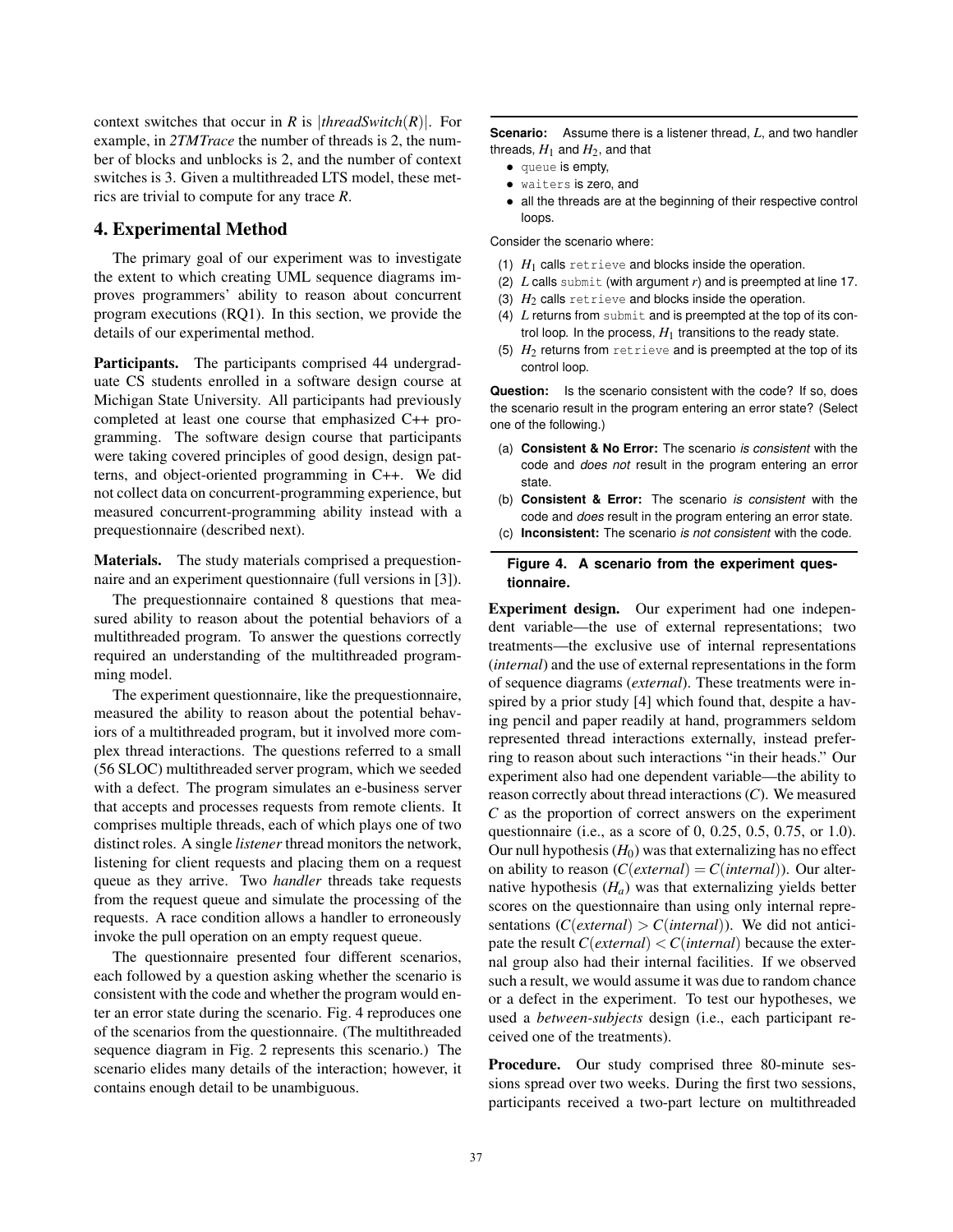**Table 1. Questionnaire results.**

| Ouestion                    | External $(N = 22)$ Internal $(N = 22)$ |      |      |      | Diff in $M$ |
|-----------------------------|-----------------------------------------|------|------|------|-------------|
|                             | M                                       | SD   |      | SD   |             |
|                             | 0.59                                    | 0.50 | 0.32 | 0.48 | 0.27        |
| $\mathcal{D}_{\mathcal{L}}$ | 0.64                                    | 0.49 | 0.14 | 0.35 | 0.50        |
| 3                           | 0.55                                    | 0.51 | 0.45 | 0.51 | 0.09        |
| 4                           | 0.41                                    | 0.50 | 0.32 | 0.48 | 0.09        |
| Overall                     | 0.55                                    | 0.31 | 0.31 | 0.27 | () 24       |

programming in C++. Part of the lecture covered our multithreaded sequence-diagram extension. During the last 30 minutes of the second session, participants filled out the prequestionnaire. We collected and graded 50 completed prequestionnaires. Throughout the study, we anonymized all materials, replacing participant names with ID numbers.

Between the second and third sessions, we used the prequestionnaire scores to partition the participants into two balanced treatment groups: the *external group* and the *internal group*. Six of the original 50 participants dropped out of the study, but the attrition did not unbalance the groups: the final groups were of equal size (22) and had equal prequestionnaire means (0.494). The standard deviation varied only slightly between the groups (external  $= 0.260$ ; internal  $= 0.236$ ).

For the final session, the treatment groups met in separate rooms and filled out the experiment questionnaire. We asked the external group to draw a sequence diagram of each scenario before answering questions about that scenario. In contrast, we asked the internal group to answer the questions "in their heads"—that is, without drawing pictures or writing notes. We collected 44 completed questionnaires along with all drawings and notes made by participants. An inspection of the internal group's materials revealed no evidence of externalizing.

#### 5. Results

In this section, we present results of our experiment. First, we assess the extent to which externalizing models of thread interactions with multithreaded sequence diagrams improves ability to reason correctly about the potential behavior of a buggy multithreaded program (RQ1). Next, we analyze the complexity of the interactions to see if there is a relationship with the differences in scores of the two treatment groups (RQ2). Last, we analyze the quality of diagrams produced by the external group to see if there is a relationship with performance on the questionnaire (RQ3).

Effects of externalizing (RQ1). Table 1 and Fig. 5 depict the descriptive statistics for the experiment questionnaire. Table 1 summarizes the results for the questions individually as well as in the aggregate.

To test our hypothesis  $H_a$ , we used a two-sample  $t$  test



**Figure 5. Frequency distribution of overall scores.**



**Figure 6. Box plot of scores. For the internal group, the median equaled the lower-quartile boundary. The internal group also contained one outlier with a score of 1.0.**

 $(\alpha = 0.05)$  that compared overall questionnaire scores in external and internal conditions. We used a one-tailed *t* test because (1) we predicted that the external group would have a higher mean prior to executing the study, and (2) if the internal group produced a higher score, we would attribute the difference to random chance. The external group scored significantly higher than the internal group  $(t(40.89) = 2.71$ ,  $p = 0.005$ .<sup>1</sup> Fig. 6 depicts the difference as a box plot. Based on these results, we accepted our alternative hypothesis  $H_a$  that creating multithreaded sequence diagrams improves ability to reason about thread interactions.

Interaction complexity (RQ2). Looking at the individual questions, the external group scored higher than the internal group on every question; however, the effect of externalizing appeared to be stronger on some questions (1 and 2) than others (3 and 4). We conducted a post-hoc analysis to check for a relationship between this effect and interaction complexity. In particular, we applied the three metrics from Section 3 to the four scenarios of interaction from the questionnaire. We first modeled the program from the questionnaire as an LTS in the FSP language [9]. The resulting model had 1097 states and 2416 transitions (details in [3]). Next, we computed a trace that represented each

<sup>1</sup>As a validity check, we also computed the (nonparametric) Wilcoxon rank-sum test  $(Z = 2.5741, p = 0.005)$ , which confirmed the *t*-test results.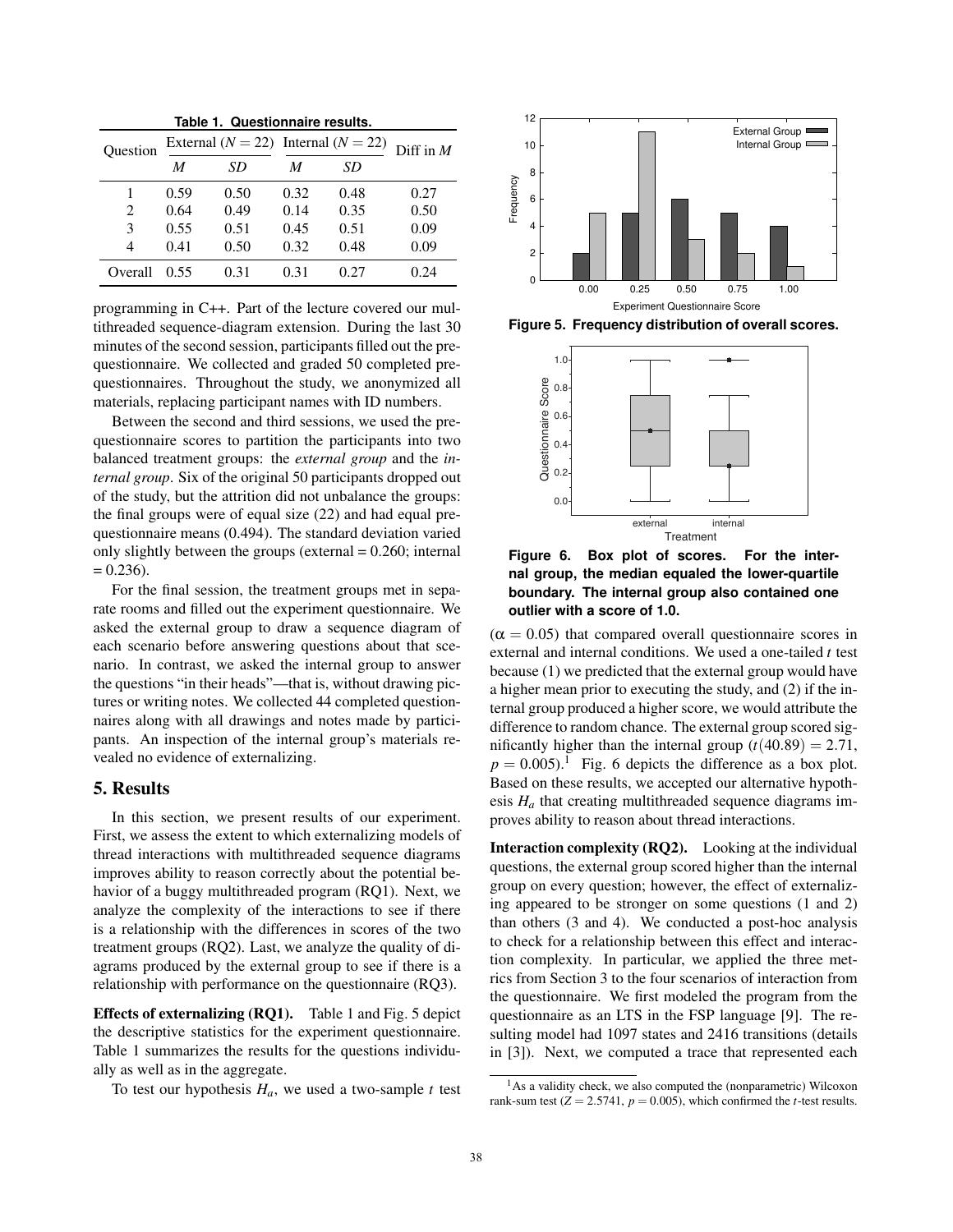**Table 2. Complexity measurements over the questionnaire scenarios. (All involved 3 threads.)**

|     | Scenario Transitions Context Switches (Un)Blocks |  |
|-----|--------------------------------------------------|--|
| 22. |                                                  |  |
|     |                                                  |  |
| 15  |                                                  |  |
|     |                                                  |  |

interaction using the LTSA tool.<sup>2</sup>. For each trace, we computed the number of threads involved, the number of context switches, and the number of block/unblock actions. We also computed the total number of transitions, which is relevant to complexity but is not specific to concurrency.

Our sample was too small for statistical analysis; however, Table 2 shows that the number of context switches and block/unblock actions were noticeably higher for questions 1 and 2 than for questions 3 and 4. It is possible that these differences could account for the differences in the effect of externalizing because a few context switches or block- /unblock actions can dramatically increase the amount of program state that a person must keep track of to reason correctly about an interaction. We could not observe a relationship between the number of threads and the effect of externalizing because the number did not vary (each question involved 3). Although the number of transitions varied between scenarios, there was no apparent relationship between the metric and the effect of externalizing. These results suggest a relationship between interaction complexity and the effect of externalizing. In particular, the effect of externalizing appears to increase with the number of context switches and block/unblock actions.

Diagram quality (RQ3). To address RQ3, we checked for a correlation between diagram quality and questionnaire score. One researcher evaluated the diagrams using a detailed rubric (given in [3]), which emphasized not only the correctness of a diagram, but also the level of detail. For example, diagrams that did not explicitly represent state changes to the mutex objects received a lower score than those that did. The rater assigned 1 point for each feature present and correct in a diagram (9 or 10 max depending on the question). He did not require participants to use our sequence-diagram extension, and did not deduct points for incorrect or non-standard syntax. Furthermore, he did not know the participants' questionnaire scores or who each participant was; only numeric IDs appeared on the diagrams. Each participant received an overall diagram quality score that was the mean of the percentage scores on the individual diagrams.

Our analysis revealed a significant correlation between diagram quality and questionnaire score (Pearson:  $r(20)$  =



**Figure 7. Plot of the relationship between diagram quality and questionnaire score.**

0.692,  $p = 0.0004$ ). In particular, as diagram quality increased, the ability to reason about models also increased. Fig. 7 depicts this relationship graphically.

### 6. Threats to Validity

*Internal validity* is the degree to which conclusions can be drawn about the causal effect of independent variables on the dependent variable. One threat to internal validity was that participants may have improved their mastery of concurrent programming between the time that they completed the prequestionnaire and the experiment questionnaire in fact, simply completing the prequestionnaire may have caused them to learn. We minimized this threat by keeping the time between the prequestionnaire and experiment questionnaire short (i.e., less than a week). Another threat to internal validity could have arisen if one group or the other resented either the lack of diagrams or the additional work of creating them, and underperformed. We addressed this threat by administering the experiment questionnaire to the groups simultaneously in separate rooms.

*Construct validity* is the degree to which the independent and dependent variables accurately measure the concepts they purport to measure. A threat to construct validity arose because the theoretical construct of reasoning ability is difficult to operationalize. Our questions measured aspects of reasoning ability that we found interesting; however, there may be aspects we did not measure.

*External validity* is the degree to which the results of the research can be generalized to the population under study and other research settings. Threats to external validity arose because our participants were students and the programs and scenarios were kept small to meet the time constraints of our study. In future work, we will address the threats to external validity by conducting additional studies that involve a wider range of subjects and contexts. Obtaining professional participation is difficult and costly. To address this, we will use different types of studies (e.g., case studies) that allow for small samples and large-scale artifacts in exchange for reduced control of variables. This ap-

<sup>2</sup>By design, one such trace existed for each question